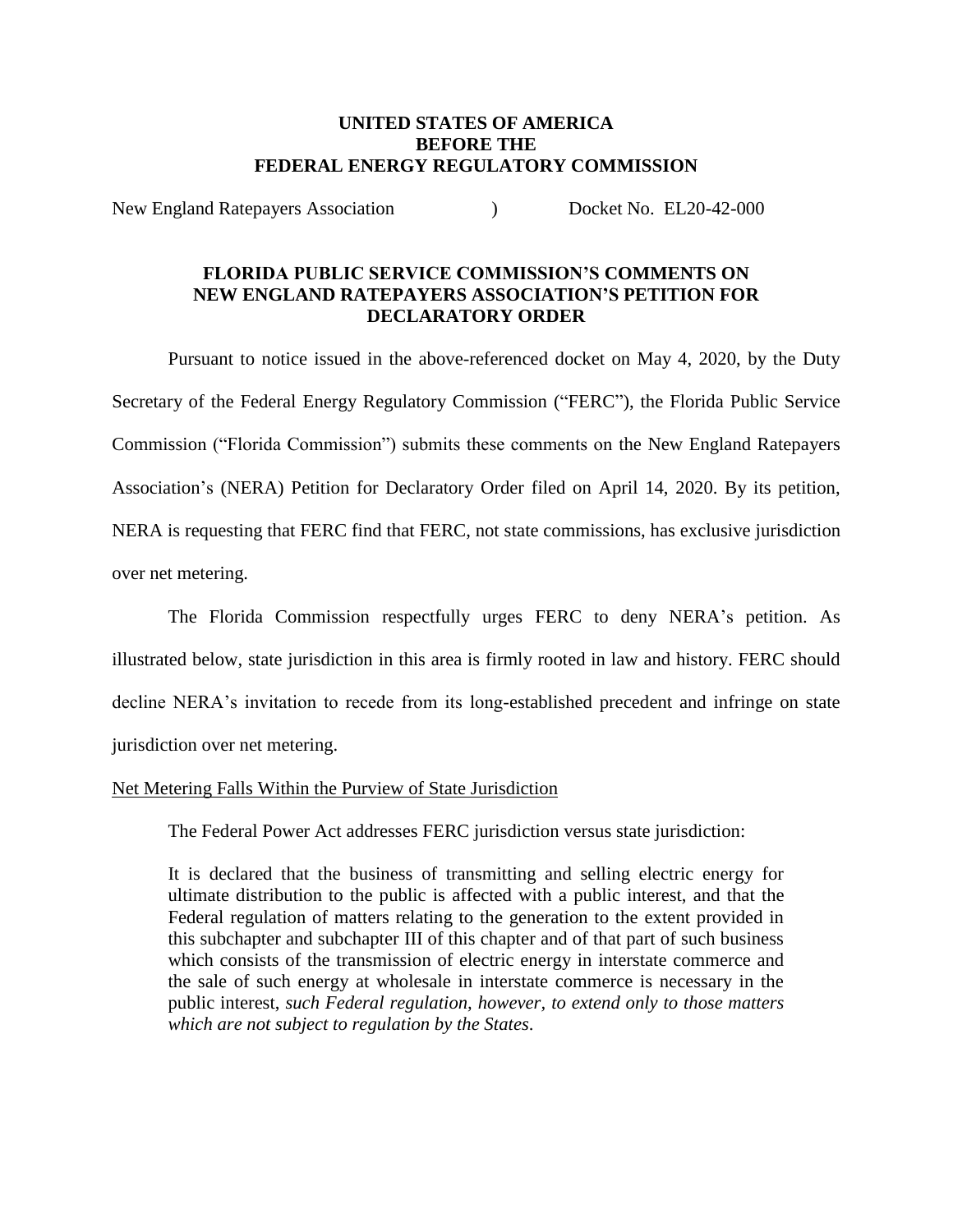16 U.S.C. § 824(a) (emphasis added). While NERA argues net metering is "wholesale sales," FERC established many years ago that net metering transactions are a retail service – a billing mechanism – within the exclusive jurisdiction of states and state commissions. FERC's longestablished precedent rests on the premise that the mere flow of power from a customer to the distribution grid does not provide a basis for FERC to assert federal jurisdiction over net metering.

In *MidAmerican Energy Company,* 94 FERC ¶ 61340 (2001), FERC found that no sale occurs under the Federal Power Act when an individual homeowner or similar business entity installs generation and accounts for its dealings with the utility through net metering. FERC stated that in implementing the Public Utility Regulatory Policies Act (PURPA), it also recognized that net billing arrangements like those at issue in *MidAmerican Energy Company* could be appropriate in some situations and left the decision to state regulatory authorities. *Id.*

In *Sun Edison LLC*, 129 FERC  $\parallel$  61146 (2009), FERC also addressed net metering<sup>1</sup> and upheld its decision in *MidAmerican Energy Company*. FERC found:

[FERC] does not assert jurisdiction when the end-use customer that is also the owner of the generator receives a credit against its retail power purchases from the selling utility. Only if the end-use customer participating in the net metering program produces more energy than it needs over the applicable billing period, and thus is considered to have made a net sale of energy to a utility over the applicable billing period, has [FERC] asserted jurisdiction.

*Southern Cal. Edison Co. v. Federal Energy Regulatory Commission*, 603 F.3d 996 (D.C.

Cir. 2010), and *Calpine Corporation v. Federal Energy Regulatory Commission*, 702 F.3d 41

 $\overline{a}$ 

<sup>&</sup>lt;sup>1</sup>In the order, FERC described net metering as: "Net metering allows a retail electric customer to produce and sell power in the Transmission System without being subject to [FERC] jurisdiction. A participant in a net metering program must be a net consumer of electricity – but for portions of the day or portions of the billing cycle, it may produce more electricity than it can use itself. This electricity is sent back into the Transmission System to be consumed by other end-users. Since the program participant is still a net consumer of electricity, it receives an electric bill at the end of the billing cycle that is reduced by the amount of energy it sold back to the utility. Essentially, the electric meter "runs backwards" during the portion of the billing cycle when the load produces more power than it needs, and runs normally when the load takes electricity off the system." *Id.*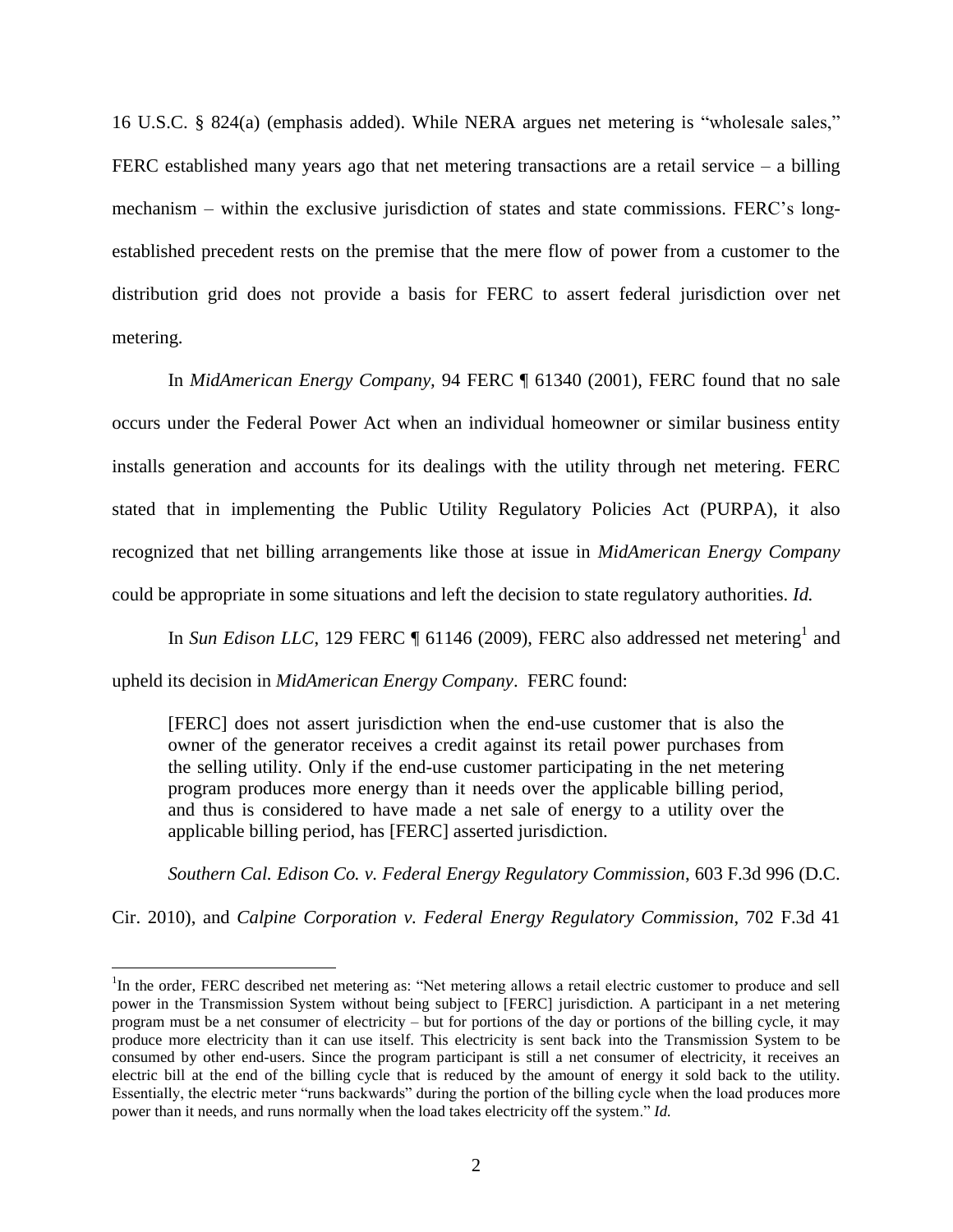(D.C. Cir. 2012), do not change FERC's holdings in *MidAmerican Energy Company* and *Sun Edison LLC.* Net metering transactions are considered retail services, and the law is clear that jurisdiction over retail services rests exclusively with states and state commissions.

#### Florida Activity Regulates Net Metering

The Florida Legislature exercised its authority over retail matters. For example, it has established numerous policies to encourage the development of renewable energy and to promote energy conservation in Florida. Among them, Section 366.91(5) and (6), Florida Statutes, enacted in 2008, require Florida electric utilities to develop a standardized interconnection agreement and net metering program for customer-owned renewable generation.

Section 366.91(2)(c), Florida Statutes, and Rule 25-6.065, Florida Administrative Code, define net metering as "a metering and billing methodology whereby customer-owned renewable generation is allowed to offset the customer's electricity consumption onsite." Customer-owned renewable generation is defined in statute and rule as "an electric generating system located on a customer's premises that is primarily intended to offset part or all of the customer's electricity requirements with renewable energy." These definitions make clear that customer-owned renewable generation primarily acts as a conservation measure that reduces a customer's load that must be served by the electric utility.

The rule, which is applicable to investor-owned utilities, establishes a billing mechanism that allows customers to offset their usage through the self-generation of energy, with any excess energy delivered to the grid being applied as a kilowatt-hour credit to the customer's monthly energy usage. At the end of the calendar year, the investor-owned utility pays for any remaining unused energy credits at its as-available energy rate.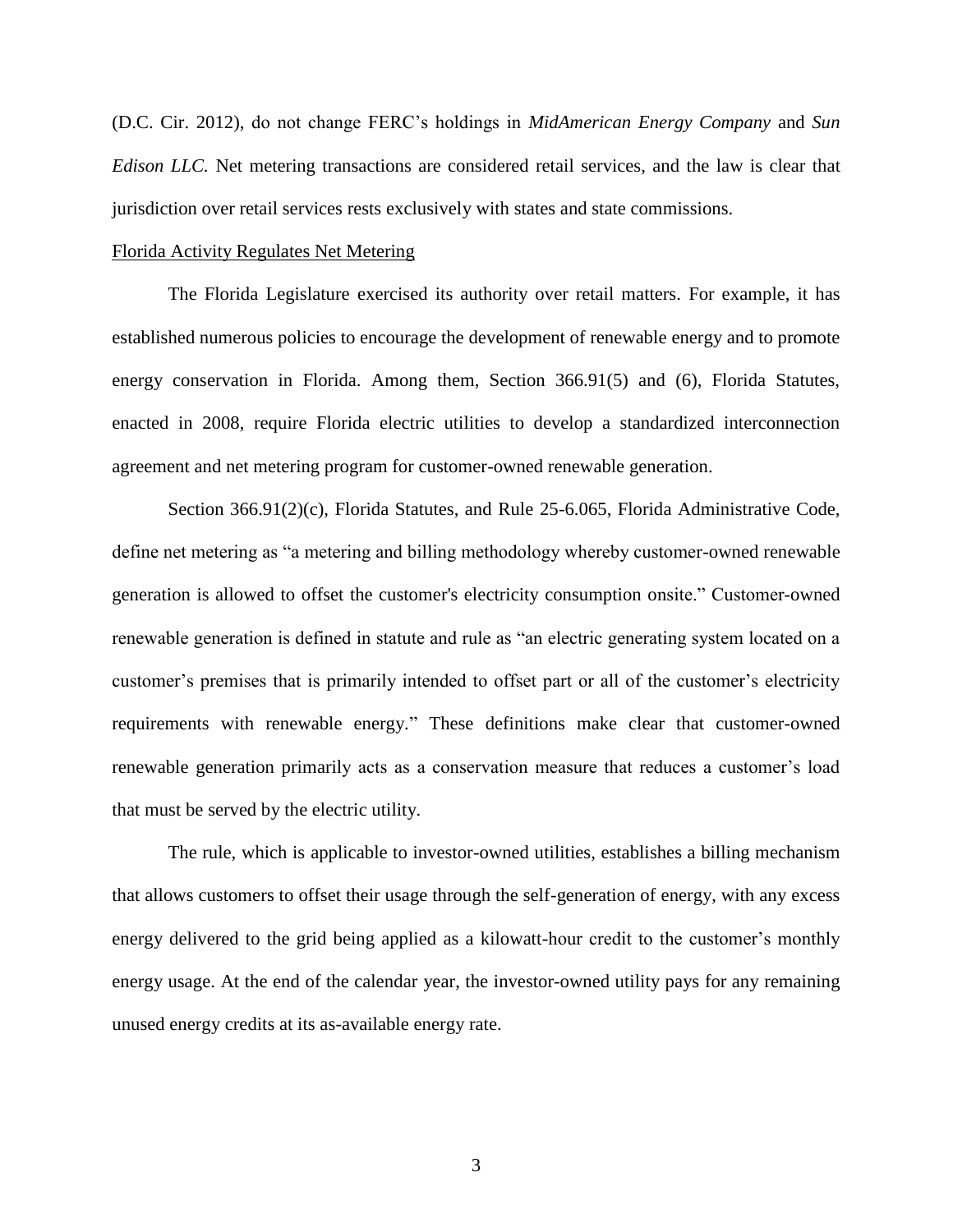As of year-end 2019, 59,508 customers in Florida have installed renewable generation systems and interconnected to their utility in order to net meter. Ninety percent of these customer-owned renewable facilities are 10 kW or smaller and are largely comprised of systems installed by residential homeowners. For all its discussion of law and policy, the practical impact of NERA's petition would be for FERC to insert itself into the relationship between a homeowner and their utility, which is well-established as a retail relationship under the jurisdiction of the states.

Granting NERA's petition would erase the long standing, bright line between the regulatory paradigms governing qualifying facilities and small power producers under federal authority, and behind-the-meter, customer facilities that are part of the state regulated retail service relationship. Facilities purposefully built to function as PURPA qualifying facilities, small power producers or other Federal Power Act jurisdictional wholesale generators, provide an alternative source of energy for Florida's vertically integrated electric utilities to use to serve retail load. These facilities provide wholesale energy to electric utilities under a federal regulatory paradigm. In contrast, behind-the-meter facilities installed by retail customers primarily act to reduce the customer's load to be served by the incumbent utility. These facilities primarily impact the customer's retail service requirement that is traditionally regulated by the states. NERA would have FERC improperly insert itself in the retail service arrangement between electric utilities and their customers, which is within the exclusive purview of the states.

As the entities charged with regulating the retail relationship between electric utilities and their customers, the Florida Legislature and the Florida Commission are in the best position to regulate net metering in Florida and determine the net metering policy for our State.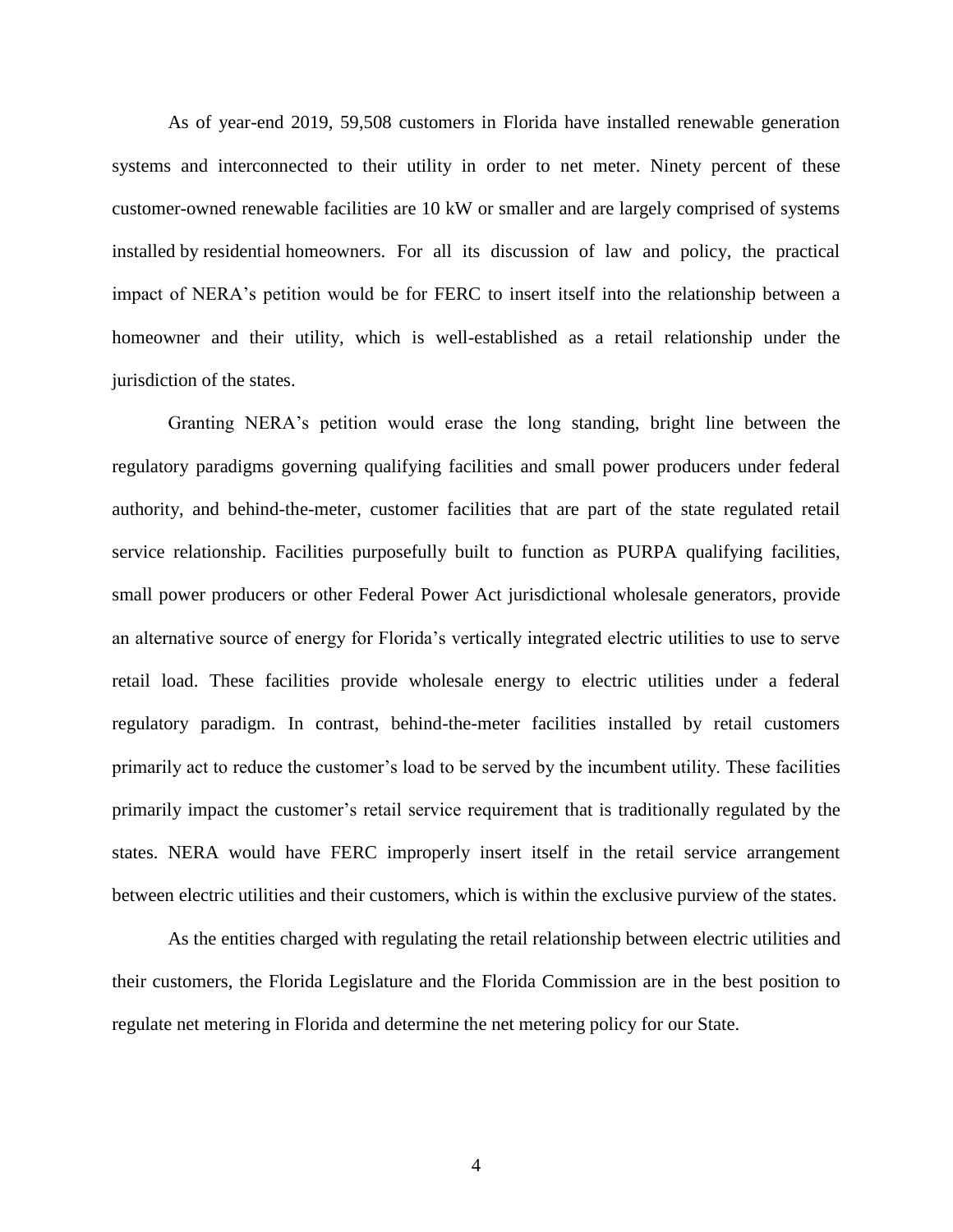# **Conclusion**

The Florida Commission respectfully urges FERC to deny NERA's petition.

Respectfully submitted,

*/s/ Adria E. Harper* Adria E. Harper Office of the General Counsel

FLORIDA PUBLIC SERVICE COMMISSION 2540 Shumard Oak Boulevard Tallahassee, Florida 32399-0850 (850) 413-6082 aharper@psc.state.fl.us

DATED: June 15, 2020